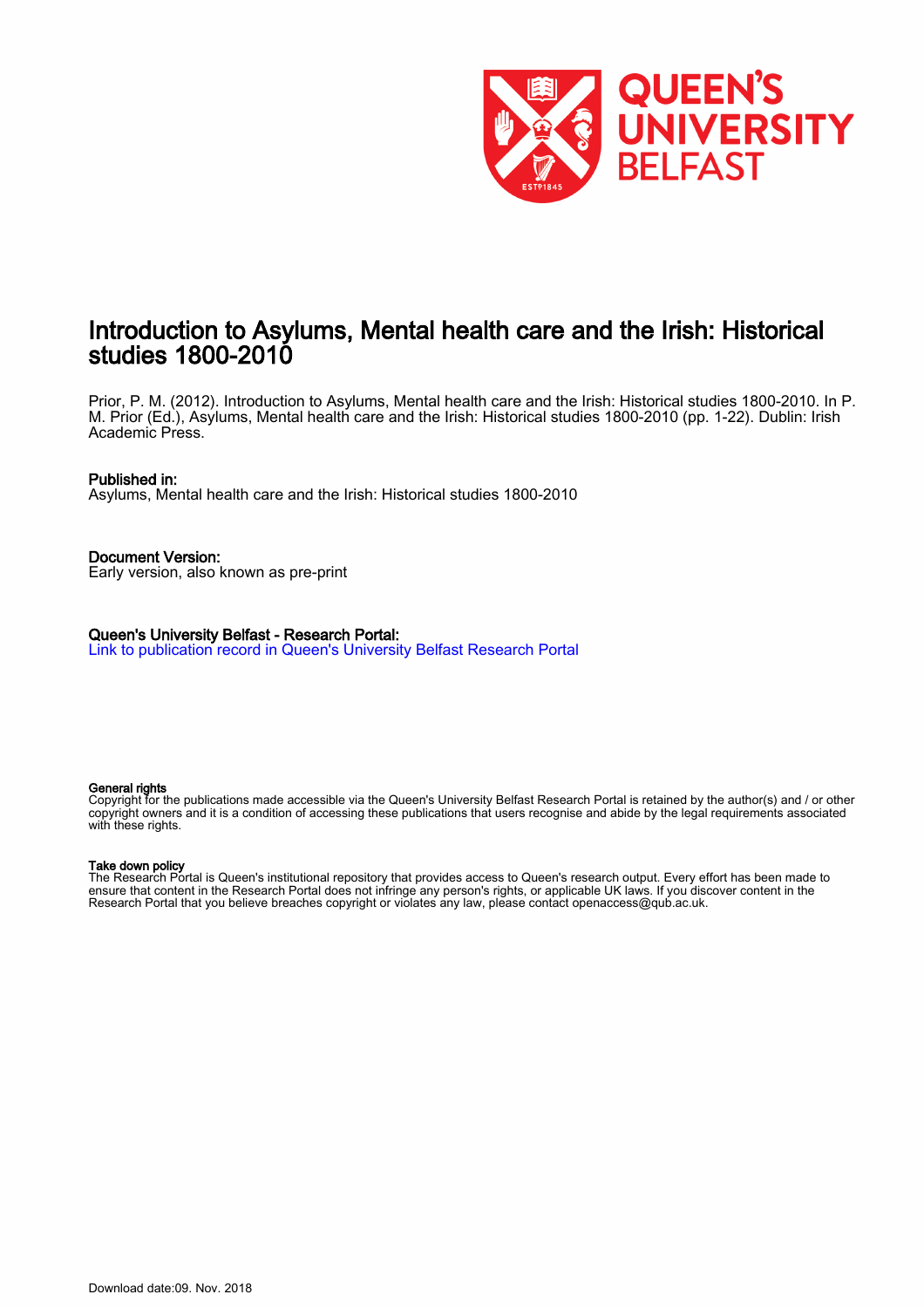Prior, P. M. (ed.) (2012) *Asylums, Mental health care and the Irish :1800-2010,*  Dublin/Portland, Oregon: Irish Academic Press. ISBN 9780 7165 3152 4

# **Chapter 1: Introduction**

# **Pauline M. Prior**

When Thomas Spring Rice, Whig politician and life governor of Limerick House of Industry, appeared before the Select Committee on the Lunatic Poor in Ireland, in 1817, he described the accommodation for people with mental disorders as unfit for dogs.

I hold in my hand a plan of the Lunatic Asylum of Limerick, in which the accommodation afforded to the insane will appear to be such as we should not appropriate for our dog- kennels; it consists of one arcade, an open arcade, behind which cells have been constructed with stone floors, without any mode of heating or of ventilating and exposed during the whole of the winter to the extremities of the weather.  $1$ 

Spring Rice also told the committee that because of the overcrowding, disturbed patients were physically restrained in a way that led to them losing the power of their limbs.

The usual mode of restraint was by passing their hands under their knees, fastening them with manacles, fastening both about their ankles, and passing a chain over all, and then fastening them to a bed. $2$ 

The appalling conditions in this and other establishments led to situations in which corpses lay for days without being removed, and female inmates were sexually exploited by those responsible for their care.<sup>3</sup> The report of the Select Committee added to the growing evidence of the terrible conditions under which most people with a mental disorder were cared for within the public system in Ireland. At this time, the facilities for this vulnerable section of the population consisted of the privately funded St Patrick's Hospital, Dublin, and the publicly funded Richmond Asylum (opened 1815), two small asylums at Cork and Wexford, and some beds attached to Houses of Industry and to gaols in other large towns.<sup>4</sup>

Alongside the evidence of neglect and abuse, was a growing optimism about care and treatment. Another witness to the 1817 Select Committee, John Leslie Foster, Governor of the Richmond Asylum, Dublin, spoke of a 'new and an improved system of treatment' at his asylum.<sup>5</sup> He told the committee of the advances made by Dr Philippe Pinel in France. He had replaced coercion with a 'more gentle mode of treatment'. Foster also spoke of Mr William Tuke and the Quaker approach at the York Retreat in England. This new system was being tried out at the Richmond and was, according to Foster, very successful.

I beg to add as proof of this, that there is not in the Richmond Lunatic Asylum, to the best of my belief, a chain, a fetter, or a hand cuff.

And

I do not think, that out of the two hundred patients, there were above three or four to whom even the application of the strait jacket was found necessary: the disorder is treated not so much as a subject of medical care, as of the superintendence of the person, who is termed the moral governor, and whose particular business it is to attend to the comfort for the patients, to remove from them the causes of irritation, to regulated the degrees of restraint, and to provide occupation for the convalescent.<sup>6</sup>

It is highly likely that there was some exaggeration in Foster's positive view of treatment at the Richmond, given the constraints of a high level of demand for places and a low level of funding. However, what this submission to the Select Committee showed was a new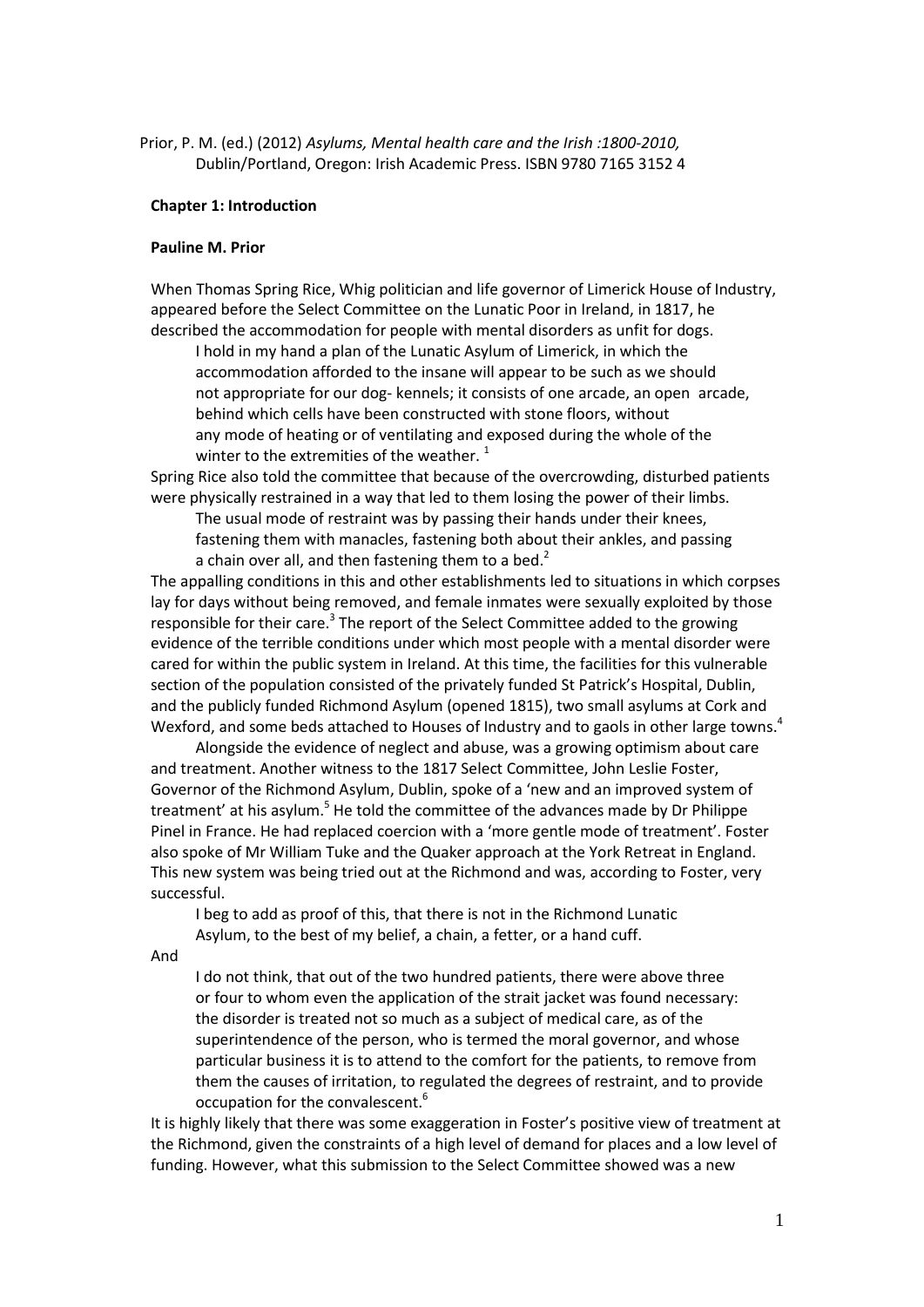optimism about the possibility of caring for people who had been regarded up to then as incurable and dangerous.

As a result of the work of this Select Committee, and of the political will of Sir Robert Peel, appointed Chief Secretary for Ireland in 1812, district asylums were set up throughout the country. By the mid-century, there were ten district asylums providing over 3,000 beds in total<sup>7</sup>. By then, the management of asylums had passed out of the hands of lay managers. By the 1860s, all of the asylums had medically trained managers (known as the Resident Medical Superintendent), who were assisted in relation to the physical health of patients by an independent doctor (known as the Visiting Physician).

However, there were still problems in meeting the growing demand for places for people suffering from mental disorders. These problems were articulated in the evidence presented to the Commissioners of Inquiry into the state of Lunatic Asylums in Ireland in 1857.<sup>8</sup> According to the report from this inquiry, there were 9,286 insane poor in Ireland in January 1857. This number was made up of 5,934 'maintained at the public charge' and 3,352 'at large'. Of those in public institutions, 3,824 were in district asylums and the remainder were in workhouses (1,815) or in prisons (295). $^9$  The commissioners deliberately omitted those from 'the wealthier class' from this number, as this would confuse the estimate for public provision. However, they did note that there were 459 patients in 'Licensed Houses and Benevolent Institutions' at this time.<sup>10</sup>

As the purpose of this inquiry was to examine the state of asylums, we get a very detailed picture of the improvements that had taken place since the beginning of the century. District asylums built in the early years were, understandably, less well appointed than those built in the 1850s. Many of the early asylums had no water, no place of worship, no ventilation and no water closets.

The patients, as in Carlow, being left to wash in the open courts under shelter of a shed: and, at most, one bad and imperfectly constructed bath being provided, for each side of the building. $^{11}$ 

Some of these faults were rectified in asylums built in the 1850s:

Improvements are perceptible in the provision of lavatories and bath rooms, with a proper supply of water, of recreations halls, chapels, and vastly superior kitchens and offices, as well as infirmaries and arrangements for ventilation.<sup>12</sup>

However, all was not well. Airing courts and day rooms were usually on the northern side of the building and were 'cold and cheerless', the sewerage system and water supply was often 'imperfect or ill-planned', and the quality of water often questionable. Even where there were water closets, they were often kept locked so that the patients could not use them. The same held for fire-places – some were never used, serving only as ornaments, while others were so badly situated that they were 'of little effect'. The list went on ventilation systems did not work, recreation halls were not used, and walls were bare and cheerless.

In corridor or day-room, the lunatic sees nothing but the one undiversified white wall – giving to these hospitals, intended for the restoration of the alienated mind, an air of blankness and desolation more calculated to fix than to remove the awful disease under which it labours. $^{13}$ 

The cumulative effect of poor physical conditions, inadequate clothing, relatively little care of the sick and instances of neglect and restraint, was a situation of detention rather than of care. In spite of the existence of Privy Council Rules, requiring strict regulation and reporting of all instances of restraint, there was evidence of wholesale use of mechanical restraint without authorisation of the asylum manager or of the Visiting Physician.

In Armagh Asylum … a patient on the female side, was strapped down in bed, with body straps of hard leather, three inches wide, and twisted under the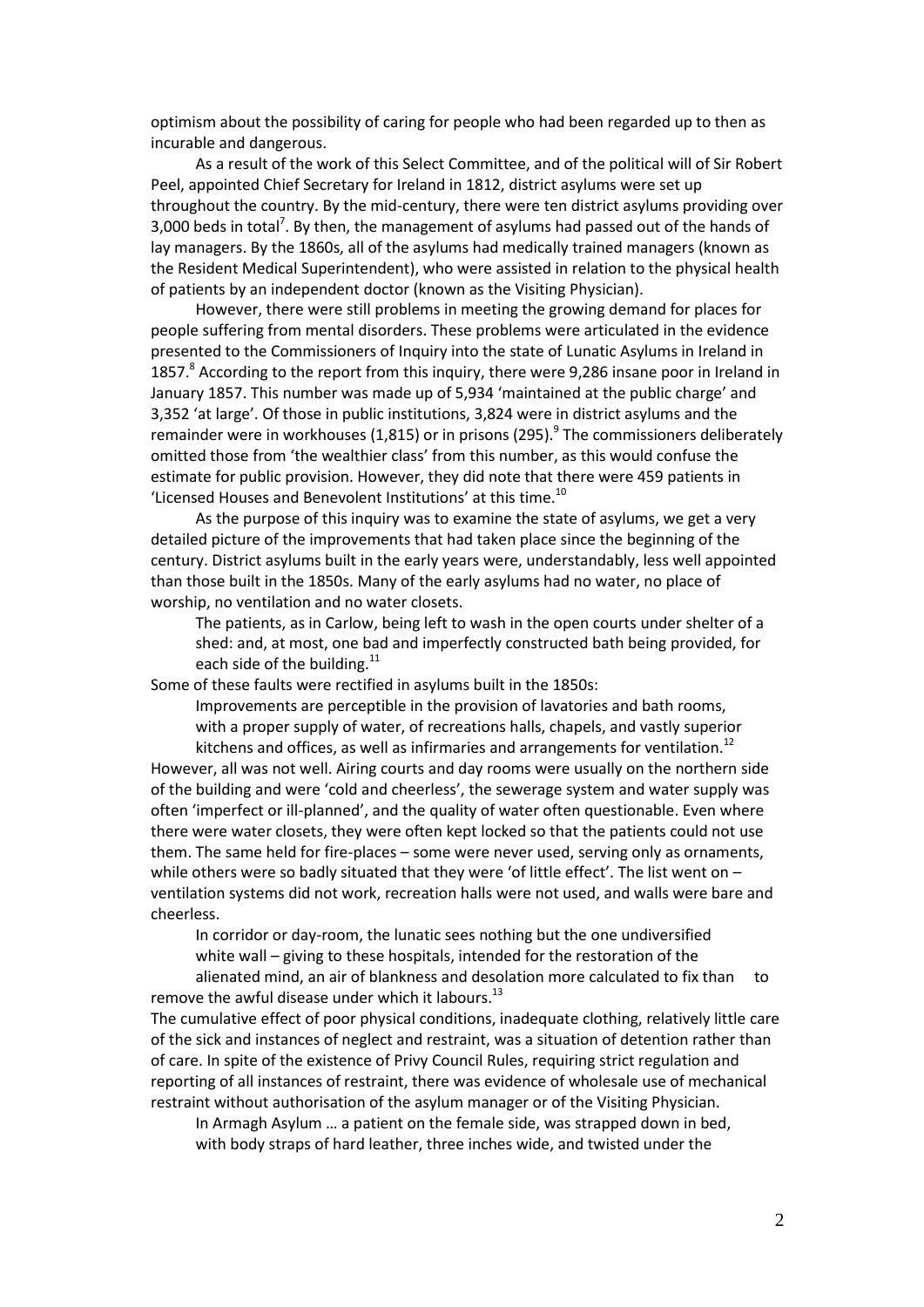body with wrist locks strapped and locked, and with wrists frayed from want of lining to straps: this patient was seriously ill. $^{14}$ 

And

In the Carlow Asylum, we found that a man suffering from dropsy was tied down to bed, and locked up in his cell, without the knowledge of the Resident or Visiting Physician.<sup>15</sup>

The commissioners made a number of recommendations based on the evidence gathered from witnesses and from their own visits to a range of institutions that housed people with mental disorders. Among these were proposals to build additional asylums and to improve the standard of care throughout the asylum system, by linking up with medical schools and by monitoring the implementation of existing Privy Council Rules through proper inspection.

Spurred on by this report and the work of the newly established Inspectorate of Lunacy (set up in 1845), money was made available by the government for the expansion of the asylum system, both in terms of numbers of asylums and size of patient population. By the beginning of the twentieth century, there were twenty two asylums in Ireland, providing over 16,000 beds funded from the public purse.<sup>16</sup> In addition there were privately run establishments, which included 'benevolent institutions' and 'licensed houses'.<sup>17</sup> The largest and most famous benevolent institution was St Patrick's Hospital, Dublin, but there were also two small Quaker Retreats in Ireland, at Bloomfield, Dublin and at Armagh.<sup>18</sup> Though Ireland did not experience the expansion in private 'madhouses' characteristic of England at the time, there were twelve licensed houses which provided care for small numbers of patients.<sup>19</sup>

Alongside the growth in asylum size and number was the development of a new specialty within medicine.<sup>20</sup> Irish psychiatry emerged and flourished in the second half of the nineteenth century, helped in no small measure by the powerful influence at Dublin Castle of Dr Francis White, appointed as the first Inspector in Lunacy for Ireland. From 1841, White had special responsibility for asylums within the Inspectorate of Prisons. From the beginning, he was a strong advocate of a medical approach to the care and treatment of mental disorder. He worked tirelessly to establish a highly professional inspectorate which oversaw standards of care throughout the asylum system. As jobs in the asylum system increased, so too did the number of Irish doctors interested in this area of medical care. Some, like Dr Oscar Woods, Dr M. J. Nolan and Dr Conolly Norman, became active members of the Medico Psychological Association of Great Britain and Ireland and published their case histories in the *Journal of Mental Science* (later to become the *British Journal of Psychiatry*). It was not all plain sailing, however, as evidenced in the many disputes between Medical Superintendents and Visiting Physicians, and in the enquiries into the management of some local asylums by the Inspectorate of Lunacy. $^{21}$ 

By the time Ireland became a state in its own right in 1921, the asylum system was in trouble. It was overcrowded, under-funded and marginalised. Mental health care was not a popular medical specialty in the early twentieth century. Since 1921, two different systems of health care and of legislation have been in operation in Ireland. The Republic of Ireland developed a dual system of public and private provision, while Northern Ireland moved towards a heavy reliance on the public sector, reflecting patterns of health service delivery in other parts of the United Kingdom. However, mental health services in both parts of Ireland have been influenced by the highly institutionalised system of care inherited from the nineteenth century.

By the mid-twentieth century, it became clear throughout the western world, that the institutional approach to mental health care was neither financially viable nor medically necessary. New drugs and technical advances in medical science, plus a greater understanding of mental health and illness, made care in the community a possibility.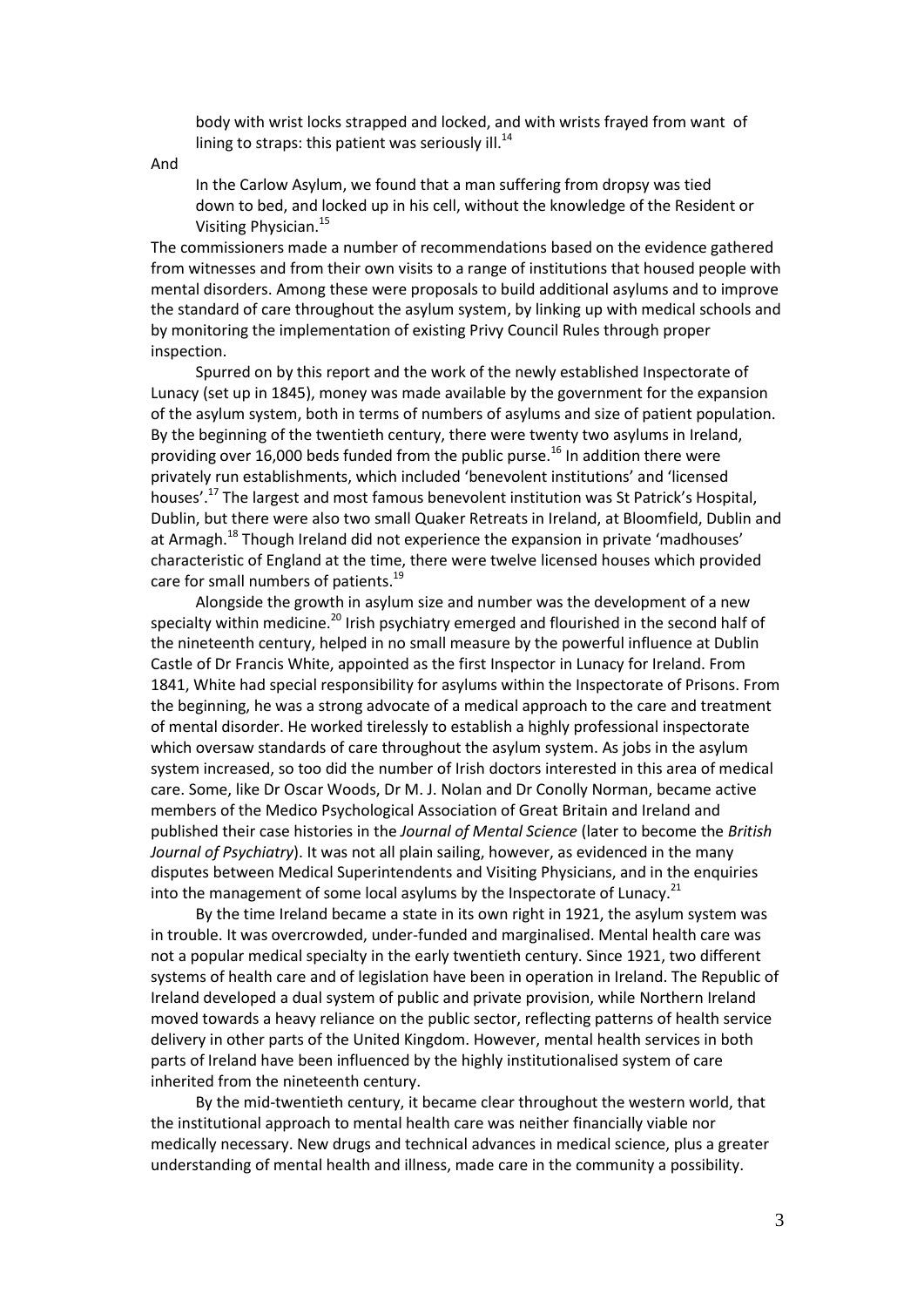However, it took another half century for the structures of the highly centralised, highly institutionalised care system set up in nineteenth century Ireland, to change. This was due largely to the economic and political interests surrounding the downgrading or closure of mental hospital services. Some of the special reports on mental health services in the Republic of Ireland highlighted the slow rate of progress. In 1984, the authors of *Planning for the Future* found psychiatric services to be below an acceptable standard.

At present, the psychiatric hospital is the focal point of the psychiatric service in most of the country. Large numbers of patients reside permanently in these hospitals. Many of them have lived there for years in conditions which in many cases are less than adequate because of overcrowding and capital underfunding. .... The hospitals were designed to isolate the mentally ill from society and this isolation still persists.<sup>22</sup>

The report went on to recommend a total reorganisation of the services, with a view to moving to a new model of mental health care. As outlined in *A Vision for Change,* a report published in 2006, this new model of care would involve a radical shift in service delivery, from hospital to home.

It was to be comprehensive, with a multidisciplinary approach, provide continuity of care, and be effectively coordinated. This new service was to be communityoriented to the extent that care should be provided in an individual's home, with a variety of community-based services, and was to provide support to families.<sup>23</sup>

By 2006, when *Vision for* Change was published, there had been considerable progress. Psychiatric units in general hospitals had increased, as had community based residences and day care centres. Some of the large mental hospitals, originally built as asylums, continued to function as psychiatric hospitals but the total number of psychiatric beds had decreased by approximately 67% (from 12,484 in 1984 to 4,121 in 2004) as had the rate of psychiatric admissions.<sup>24</sup> However, the community care model as envisaged in *Planning for the Future* in 1984 had not materialised. Multi-disciplinary community based mental health teams responding flexibly to the needs of people seeking help from the psychiatric service remains a dream for the twenty first century.

# **The studies in this collection**

In spite of the radical changes in mental health care in Ireland in the past two centuries, many aspects of the service have not been fully explored by historians. This book presents a collection of essays from scholars working on a range of topics surrounding the care of Irish people with mental illnesses as well as some poetry and prose from service users. Most of the studies are based in Ireland, but two explore the problems faced by Irish people who emigrated to Australia and New Zealand in the nineteenth century. The data for the studies comes from a variety of sources. In the twentieth century, these include newspaper reports, hospital newsletters, government reports and personal experiences of staff and patients. In the nineteenth century, they include asylum records, annual reports of the lunacy inspectorate, reports of select committees, and articles in medical publications such as the *Journal of Mental Science* and the *Dublin Quarterly Journal.* All of the research presented in this collection builds on the early work of Finnane, Malcolm, Robins and Williamson and the more recent work of Kelly, and Prior.<sup>25</sup> The book is far from being a comprehensive account of the history of Irish mental health services. Rather, it is an introduction to this under-researched area of Irish history.

In Part One of the book, which covers the twentieth century, we get a flavour of what was happening in two large mental hospitals (former asylums), one in the Republic of Ireland and one in Northern Ireland. These are two quite different stories, the first based on newspaper coverage of a single event and the second on accounts of everyday life published in a hospital magazine. In Chapter 2, Anton McCabe and Ciaran Mulholland tell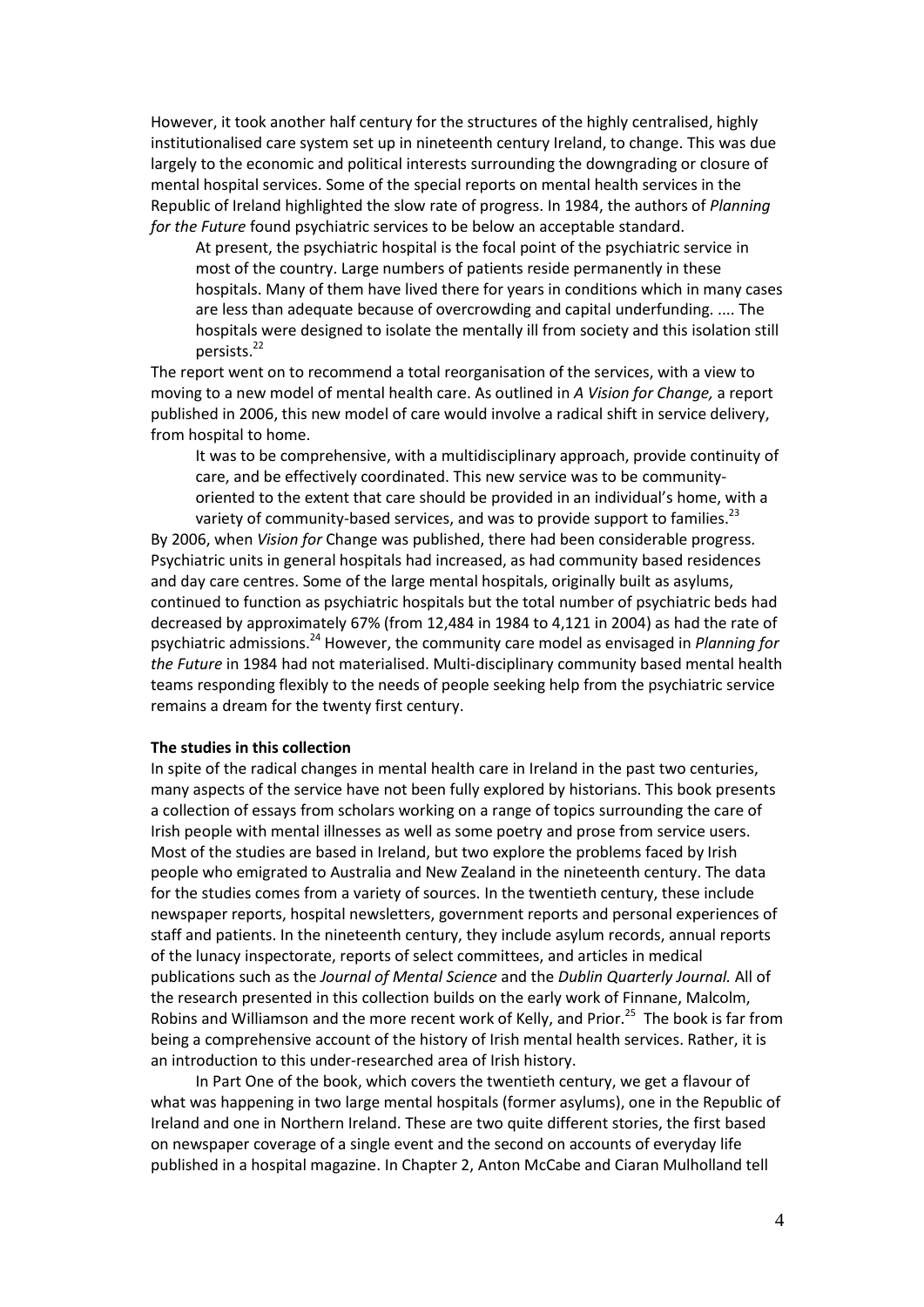the story of a nursing strike in 1919 that captured the imagination of the public and led to the great improvements in salaries and working conditions for psychiatric nurses throughout Ireland. At the time of the strike, Irish asylum attendants/nurses experienced low wages and poor conditions, were mostly untrained, and were regarded with distain by physicians and asylum management committees. Early attempts to organise trade unions for asylum attendants met with official hostility and summary dismissals. The unions had only a precarious toe-hold, and had achieved little by the time of the first all-out strikes in Monaghan and Letterkenny in March 1918. A few months later, the Monaghan attendants seized their asylum and ran it as a Soviet, an event which shook the asylum system. Not only were improved wages and conditions achieved locally, but the Monaghan events led directly to the establishment, for the first time, of national terms and conditions for all attendants/nurses in asylums in Ireland. The 'Monaghan Asylum Soviet' served notice that the attendant/nurse could no longer be treated with contempt. The action of this brave group of staff had a profound impact on the future of the mental health nursing profession and on the mental hospital system as a whole.

In Chapter 3, Gillian McClelland takes us to a different place, both in time and perspective. Here, we get a glimpse of patient life in the 1960s, a time of great hope and renewal in the mental health services in Northern Ireland. Hospital magazines were a feature of hospital life during this period. The magazine in Holywell Hospital, Antrim (formerly Antrim Asylum), called *Speedwell*, was published from 1959 to 1972*.* It became the voice of patients and staff during this time of great change in Holywell Hospital and in all six large psychiatric hospitals in Northern Ireland. Anti-psychotic drugs were introduced in the late 1950s, making care in the community a possibility; the idea of the 'therapeutic community' was just emerging; and new mental health laws gave patients more protection and enhanced rights. As ward doors were unlocked and high walls dismantled, public attitudes towards mental illness began to change. As a result of this, large mental hospitals became less isolated from society. The realities of everyday life in Holywell Hospital, which had almost 800 beds at the time, are described in poetry and prose by staff and patients. The hospital was changing from what Erving Goffman describes as a 'closed' community to one which was more open to outside influences. However, it continued to be a 'community' for a large number of people, many of whom had been patients for a long time.<sup>26</sup> During the 1950s and 1960s, this community had employment opportunities within its walls - on the hospital farm, in the gardens and in the laundry. It also had a wide range of leisure activities, including regular outings to the beach and to concerts, competitive sporting events involving staff and patients, and regular performances from the resident hospital dance band and amateur theatre group. At this time, Holywell also boasted a beauty salon and a branch of the Women's Institute. In *Speedwell,* patients expressed their feelings about their lives in this community through prose and poetry. These were lives that included medical treatment but were not defined by it. Gillian McClelland explores some of this material, providing the reader with a unique insight into everyday life in a mental hospital at this time of major change.

Chapter 4 is written by one of the best known mental health professionals in Ireland, Dr Dermot Walsh. From his position as Inspector of Mental Hospitals for many years, he had a bird's eye view of developments in mental health services in the Republic of Ireland. In this chapter, he shares with us some of his thoughts on the changes that occurred in policies and services between 1959 and 2010. It describes these in some detail and identifies some of the forces - social, political and professional that underpinned them. He also highlights the interplay of public concern and legislative change which shaped a vision for Irish mental health services in the future.

In 1959, there were almost 20,000 in-patients in Irish psychiatric hospitals. All but one of these hospitals had been built in the preceding century and the mores and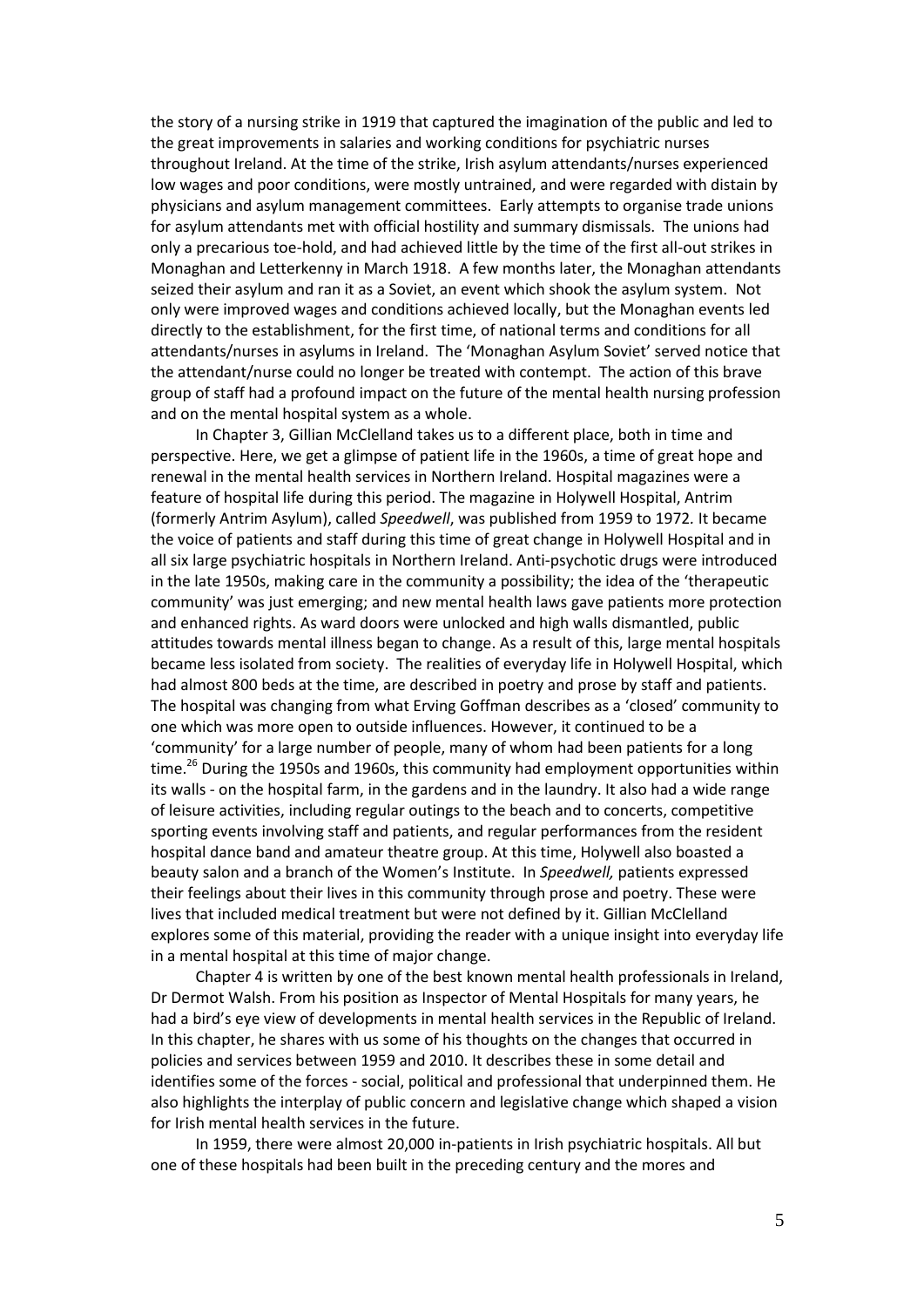traditions of that era still governed their daily operation and culture. Physically isolated from their communities by high walls and 'sentried' entrance gates, they represented a socio-economic reality of considerable local importance providing employment and supporting local trade. However, the aloofness of their complacency was being threatened elsewhere, notably in the neighbouring island of England, where their replacement by general hospital psychiatry and care in the community was not only being mooted, but being operationalised. Furthermore, it was becoming apparent even to the only moderately critical eye that living conditions behind the walls were less than acceptable in a modern state. From this situation emerged the Commission of Enquiry on Mental Health. Established in 1961, it called it as it saw it and it was not a pretty picture. Institutionalisation was the norm to which there was little alternative, and professionalism in care was poor and limited to doctors and nurses. Child psychiatric services did not exist and almost one fifth of residents were hospitalised, not because they were mentally ill, but rather because they were 'mentally handicapped'.

Further government bodies reported in 1984 and 2006 and White and Green Papers on services and mental health legislation appeared in 1992 and 1996. Meantime, the Medico-social Research Board, later to become the Health Research Board published annual reports of the activities of inpatient services and carried out censuses of residents periodically. The Inspectorate of Mental Hospitals and later the Mental Health Commission reported annually on conditions, and the latter body used statutory powers to remove approval for the reception of patients from at least one service. Legislation, too, underwent change, with the full implementation of the Mental Health Act 2001 in November 2006, allowing the setting up of tribunals to review involuntary admission and detention. The Criminal Law (Insanity) 2006 was also commenced in that year also.

The impact of these initiatives, together with greatly improved staffing, training and professionalism of those in the service, led, inter alia, to a service that now had moved towards community care, so that residents had dropped below 3,000 by 2010 and several of the nineteenth century hospitals had closed. Nonetheless, there was little room for complacency as many service still lacked multi-disciplinary teams and community physical provision, such as day hospitals and rehabilitation units were still lacking in many locations. In addition, some of the general hospital units of an earlier generation were becoming obsolete for their purpose. Budgetary constraints on professional recruitment and the acquisition of community structures determined by the looming recession were casting a considerable shadow which only increased commitment and sustained endeavour could counter.

We end this section with some poetry written by former service users/survivors of the psychiatric system, and some articles by patients and staff which appeared in hospital magazines, giving us another perspective on mental health services during the second half of the twentieth century.

In Part Two of the book, we move back to the nineteenth century, with research covering various aspects of mental health policy and service delivery. As the contributors to this volume come from different disciplines (history, medicine and social policy), the chapters reflect a miscellany of interests and of approaches. In Chapter 6, Elizabeth Malcolm, using Australian archives, examines the cases of Irish people committed to several large asylums in the colony of Victoria, Australia, during the late nineteenth century. The asylums studied include Yarra Bend (opened in 1848) and Kew (opened in 1871), both in Melbourne, and Ararat (opened in 1867) and Beechworth (opened in 1867) in rural Victoria. The English asylum expert, Henry Burdett, claimed in 1891 that 'lunacy is more general in Victoria than in the other Australian colonies', and he provided statistics on asylum populations to support this assertion. During the 1870s, it was estimated that 70%-80% of those in Victoria's asylums were immigrants, many having been lured to the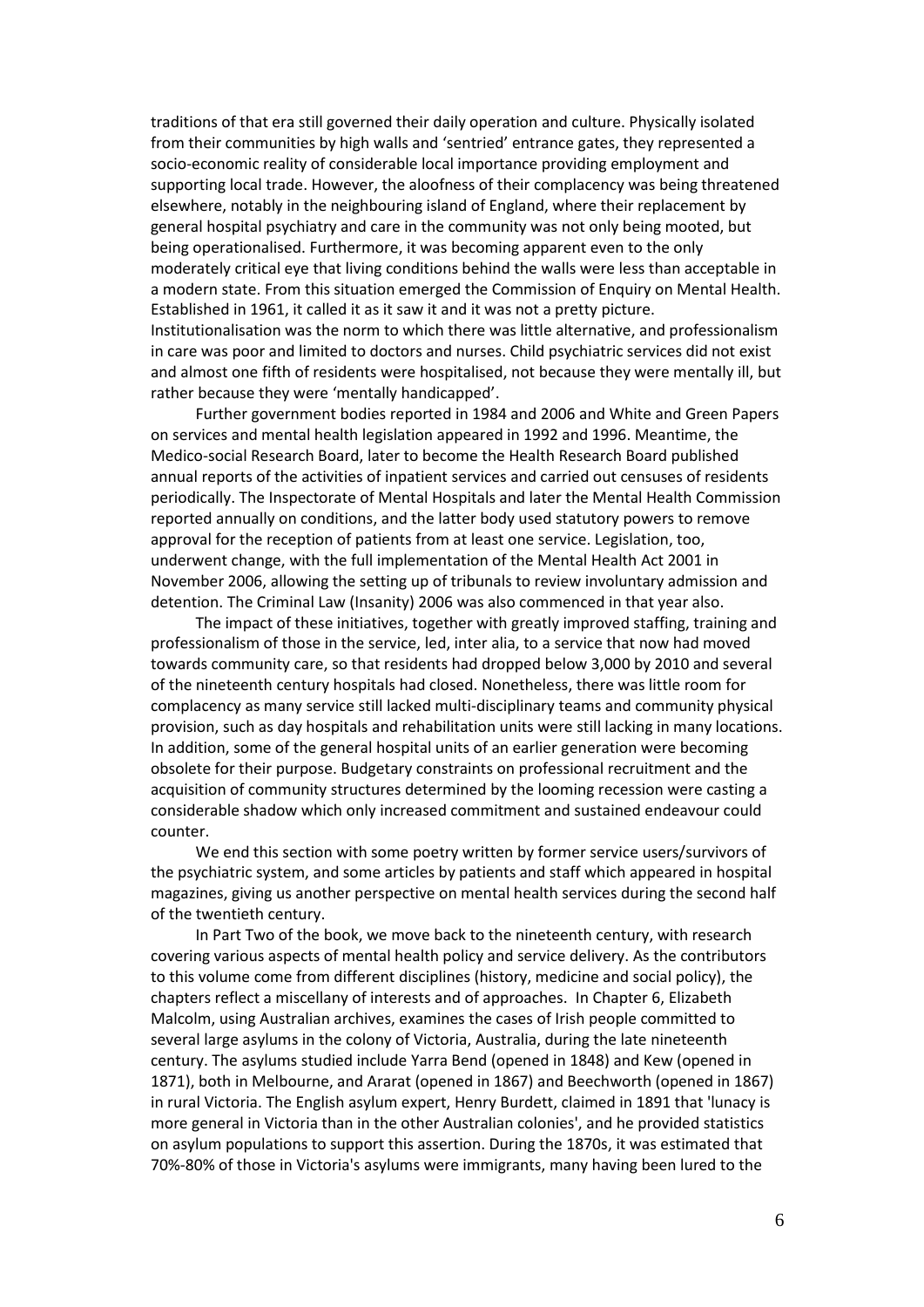colony by the 'gold mania' of the 1850s and 1860s. A significant number of these new arrivals were Irish immigrants, with the Irish forming nearly one-quarter of the colony's population by 1871. Critics of Irish migration suggested that they were heavily overrepresented in the asylums. However, this claim has not been systematically investigated.

In this chapter, Malcolm explores the records of Irish people committed to Victoria's asylums during and after the gold rushes, in order to understand who they were, why they were committed and in what ways they differed from their fellow inmates. In common with asylum committals in Ireland and elsewhere, post-natal depression, grief at the deaths of children, alcoholism, head injuries and poor physical health, are all evident as precipitating factors in Yarra Bend Asylum's patient records. In addition, the records of Yarra Bend do offer some evidence that 'gold fever' did play a role in the high committal rates evident in colonial Victoria. The rushes certainly left many 'disappointed' as very few achieved the wealth that they had dreamt of. Most overcame their disappointment, married, and moved on to other jobs or to other places – even, in the case of the perennially optimistic, to other rushes. But for a number, the disappointment was too devastating for them to be able to transcend it. Perhaps this was especially true of those Irish men who had no family in the colony, but parents and siblings back 'home' with high expectations of a regular flow of remittances.

In Chapter 7, Angela Mc Carthy brings the reader to New Zealand, where Irish migrants also featured in asylum records. Mc Carthy explores the records of two asylums, Dunedin and Seacliff, during the period 1863-1909, with a particular focus on the family. She suggests that though the interaction between family issues and madness has received considerable attention in studies of the asylum, there are two significant omissions in the research. First, the actual constitution of the family is rarely discussed explicitly, at least not in detail or quantitatively. For example, we are rarely told if the term 'family' includes or excludes spouses, siblings, parents, children, or other extended family members. Such an omission is surprising in the light of David Wright's reflections on this very issue more than a decade ago, querying whether nuclear or extended family members undertook the committal of an individual to an asylum.<sup>27</sup> Mc Carthy suggests that a deeper investigation of the family involved in this process is also critical in light of the influential 'atomisation' thesis put forward by historian Miles Fairburn - that 'most colonists …. had already severed their links with place, family, friends and community in the great uprooting that led them to New Zealand'.<sup>28</sup> A second area of under-reporting in current research, according to Mc Carthy, is the link between the patient and family members who live in a different country. Family connections explored in studies of the asylum are predominantly confined to the country in which the asylums are located. The operation of transnational communications between home and abroad is strikingly absent.

In this chapter, Mc Carthy seeks to redress the balance in current research by examining family networks that existed for Irish patients in New Zealand asylums, and by exploring efforts made by patients to maintain and/or restore their family networks, including their connections to Ireland. Her study shows that many Irish migrants confined to the public asylums in New Zealand, moved within networks of family and friends and did not operate as 'atomised' beings. While Irish people who came to the colony as young adults lost their parental connections, they were often able to link up with siblings and become part of an extended network, comprising aunts, uncles and cousins. Though most relationships cited in asylum records were those of spouse or offspring, this does not mean that Irish patients were without other wider networks in the colony. It may merely reflect the fact that this was the prime relationship noted in the documentation.

In the next six chapters, we return to Ireland, to look at what was happening in the inspectorate and in four district asylums – Belfast Asylum, the Richmond Asylum, the Central Criminal Lunatic Asylum, and in Ballinasloe Asylum. In Chapter 8, Pauline Prior and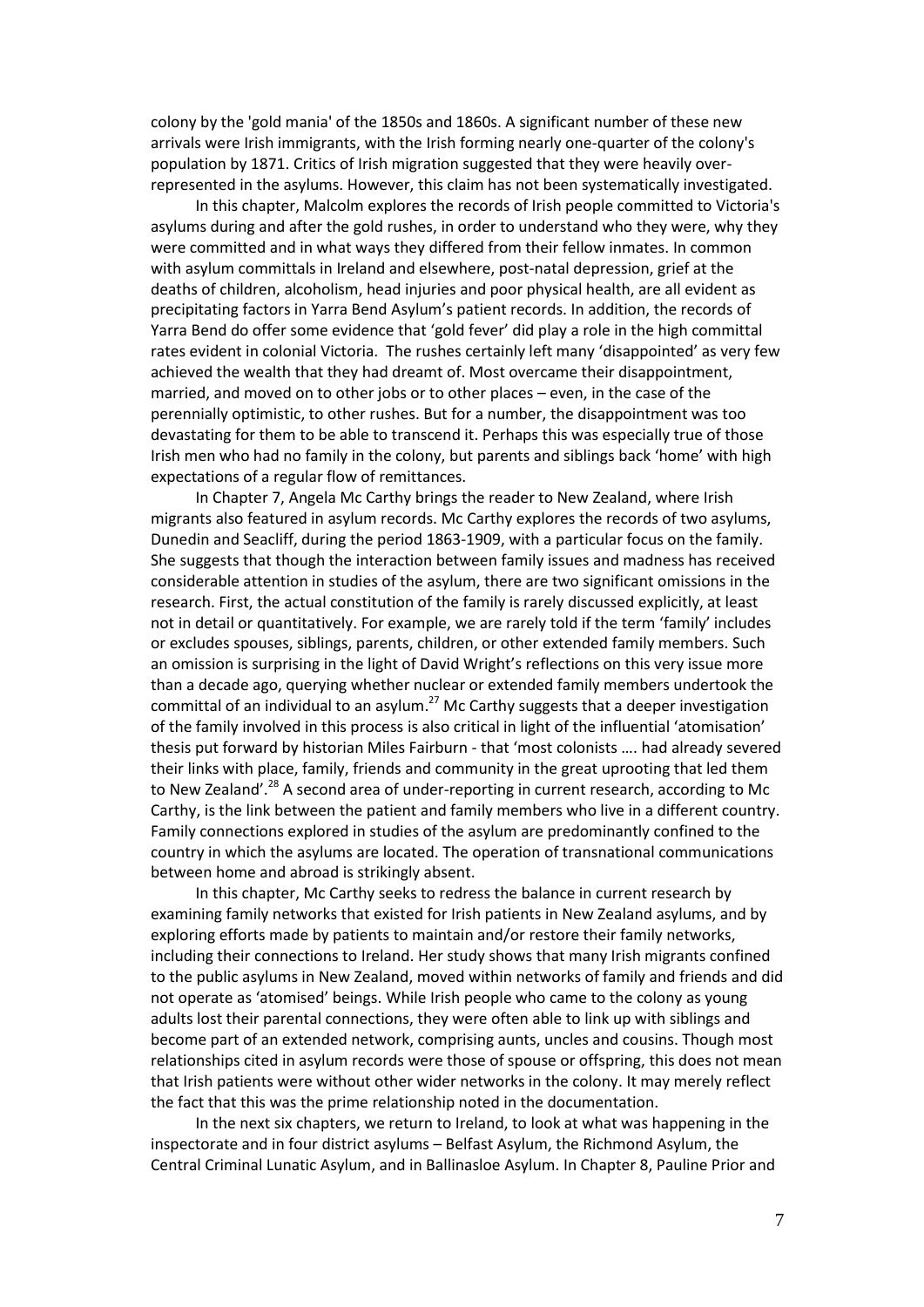David Griffiths, examine official reports, minutes of asylum meetings and newspaper articles, to uncover the unholy war waged by the governors of the Belfast Asylum against the Lord Lieutenant of Ireland in an effort to avoid appointing chaplains. All asylums were required to employ and pay chaplains to look after the spiritual wellbeing of patients. In most asylums, this meant the appointment of two chaplains – one Catholic and one Protestant. However, in Belfast, matters were not so simple, due to the presence of more than two religious denominations and to the fact that the Resident Medical Superintendant at the time, Dr Robert Stuart, had always regarded it as his responsibility to look after the spiritual health of his patients. In order to prove that their stance was legally correct, the governors entered into litigation against the Lord Lieutenant of Ireland, a case that was heard in the Dublin courts. This chapter investigates the motives that inspired the board to defy such a powerful opponent. Documents of the period reveal a solid network of social support for the Belfast governors, based on a deep seated resentment of colonial administration; opposing views on the role of religion in the treatment of the insane; and professional rivalry between Dr Francis White, Inspector in Lunacy, and Dr Robert Stuart, Resident Medical Superintendent of the Belfast Asylum. It is a fascinating story of the power struggle between local and central government over an issue (religion) that continued to dominate political life in Belfast for another century.

A completely different problem is the focus of the study presented in Chapter 9, by E. Margaret Crawford, whose expertise in dietary matters during and after the Famine in Ireland is well recognised.<sup>29</sup> This was an outbreak of a 'mysterious malady' in the Richmond Asylum in Dublin during the period 1894 to 1898, a malady which brought many experts from other countries to explore the possibility of an occurrence of beriberi among patients and staff. According to Crawford, institutions in nineteenth century Ireland – prisons, workhouses, and hospitals – were often faced with episodes of epidemic diseases, normally listed under the omnibus category of 'fevers'. However, an unfamiliar disease affecting more than 500 patients and a few staff in the Richmond Asylum was diagnosed, rather bizarrely, as beriberi. Beriberi is caused by a deficiency of the B vitamin, thiamine, and is most commonly found among rice-eating populations in Asia. The link between rice consumption and beriberi was known in the 1890s, but not the association with thiamine.

In this chapter, Crawford poses the question: How did it happen that the symptoms suffered by patients in the Richmond were thought to be connected to an exotic Asian disease? To answer this question, she explores the debates about the outbreak found in the records of the lunacy inspectors, in medical journal articles and in parliamentary papers, as the unusual nature of this illness attracted the attention of the inspectors, of politicians and of newspaper editors. The Resident Medical Superintendent of the Richmond, Dr Connolly Norman, was so concerned by the outbreak that he sought the advice of several eminent medical specialists from Dublin, London and the Netherlands, some of whom had experience of treating beriberi in the Far East. The question was whether or not the symptoms exhibited by the sick in the Richmond were characteristic of beriberi. Having studied the debates in parliament and in the medical literature of the time, and having reflected on the evidence, including dietary information from the Richmond during the period of the outbreak, Crawford proposes a new explanation for this extremely unusual medical episode.

Another medical diagnosis behind mortality statistics is examined in Chapter 10, by Brendan Kelly, who brings his medical expertise to bear on his re-examination of records on specific aspects of the phenomenon of tuberculosis in one asylum (the Central Criminal Lunatic Asylum, Dundrum, Dublin). His study is based on an original analysis of the archival clinical records of three patients who died in the asylum and whose deaths were attributed to tuberculosis. The mid to late nineteenth century saw a dramatic increase in the number of asylum beds in many countries, including Ireland. Notwithstanding these increases in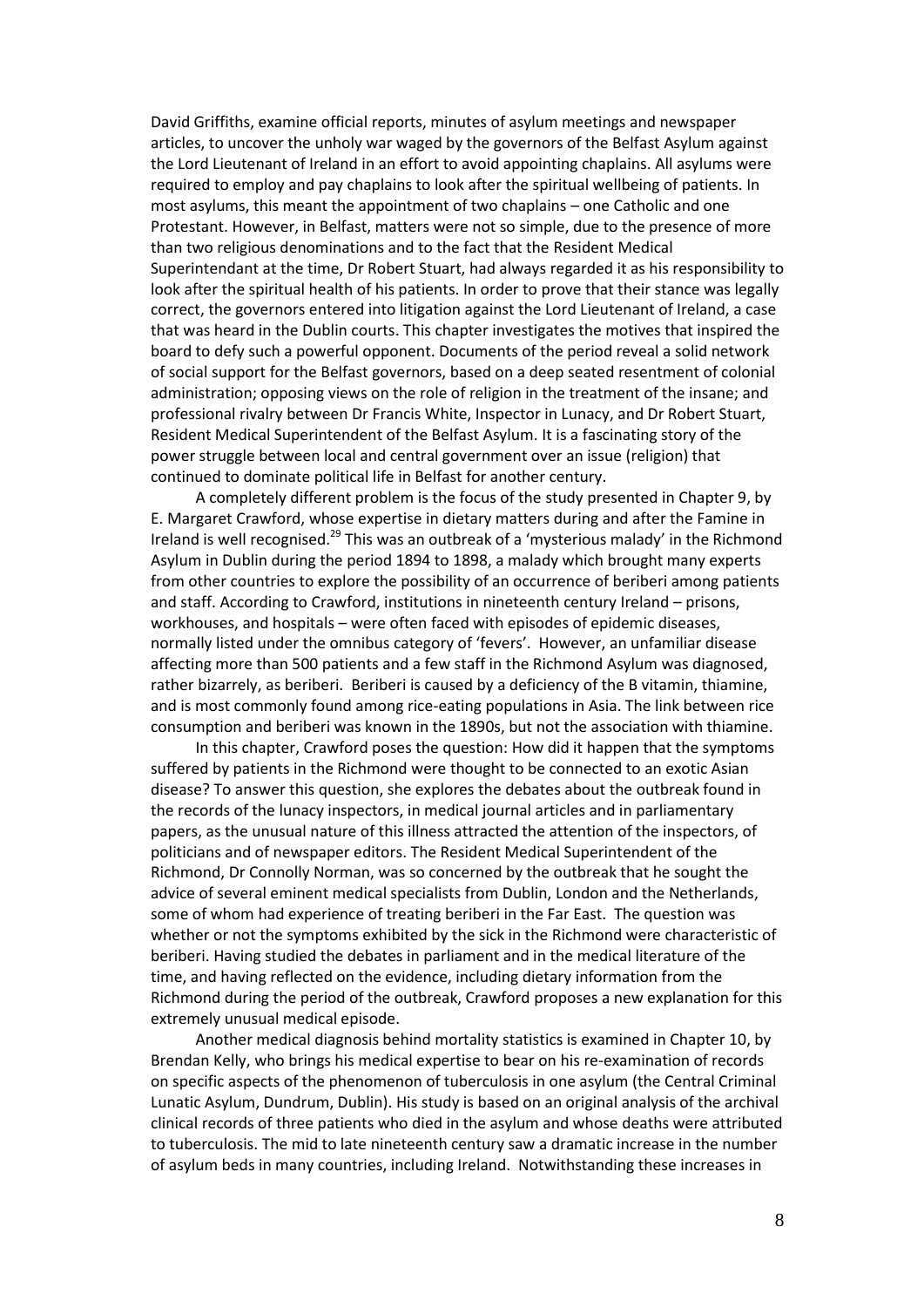capacity, Irish asylums were quickly overcrowded, owing chiefly to the rapid increase in the numbers of individuals who presented to the asylums in search of treatment. Tuberculosis, which was a substantial problem in the Irish general population around the end of the nineteenth century, quickly became a problem in these increasingly overcrowded, unsanitary institutions. The cases examined by Kelly demonstrate many of the diagnostic challenges in relation to medical illness (in this case, tuberculosis) amongst asylum inpatients; some of the key therapeutic challenges in relation to both medical and psychiatric illness; and the possible role of the asylum environment in alleviating and/or contributing to the tuberculosis problem at the end of the nineteenth and start of the twentieth century.

In Chapter 11, Pauline Prior explores some of the issues that were of concern to the Lunacy Inspectorate in the second half of the nineteenth century and in the early years of the twentieth. Between the time of its establishment in 1845 and its transformation into a new organisation in 1921, seven doctors held the position of inspector. These were Dr Francis White, Dr John Nugent, Dr George William Hatchell, Dr George Plunkett O'Farrell, Dr E. Maziere Courtenay, Dr Thomas I. Considine, and Dr William R. Dawson. The inspectors visited each asylum at least once per year, and their annual reports are full of information on patients, on staff and on problems raised by managers or inspectors. In the mid century, the main issue dominating annual reports was that of overcrowding in asylums and the growing demand for more beds. A period of expansion began in the 1860s, leading to an increase in the size and the number of asylums. However, in spite of this expansion, the demand continued to exceed supply. Reports on the 'alleged increase in insanity' failed to come to any conclusion on what was causing the problem. In addition, by the end of the century, not only were the asylums overcrowded, but they were also underfunded, as Grand Juries struggled to keep up with the cost of a system that had far exceeded all earlier cost projections. These costs were discussed frequently in the reports of the inspectorate, but in spite of the building of some auxiliary asylums (which were cheaper to run) for chronic patients, the problem was not solved.

The final issue explored by Prior in this chapter is not new to those who monitor mental health services today – the possibility of abuse or neglect of patients. Although this was not an issue that was publicly debated in the nineteenth century, it featured frequently in the annual reports of the inspectors. Each asylum had to report all suicides and any cases in which patients were injured (either accidentally or maliciously), especially if this injury led to the death of a patient. The kind of problems discussed by the inspectors covered a range of situations, including the injury of a patient by an attendant; the death of a patient due to the neglect or during the absence of an attendant or servant; the abuse or injury of one patient by another in the absence of proper supervision by staff; the involvement of staff in the escape of one or more patients and, finally, evidence of a lax approach by a resident medical superintendant towards staff who transgressed. In the most extreme cases of abuse or neglect, the staff member was charged with a criminal offence and appeared in court. In less extreme cases, the courts were not involved, but the staff member was often dismissed or given a disciplinary warning. Overall, it appears that during the second half of the nineteenth century, the issue of physical abuse or neglect of patients was taken seriously by the authorities – the governors of the asylum and the lunacy inspectorate.

In chapter 12, we return to a district asylum, this time in Ballinasloe, Co Galway, a dominant institution in the west of Ireland. As earlier chapters have indicated, the development of the District Asylum system involved complex negotiations of power and authority, with staff, patients and the wider community seeking particular advantages from the institutions. From its origins as a regime predicated on moral therapeutic principles, the asylums gradually moved towards a more medicalised model, with the Resident Medical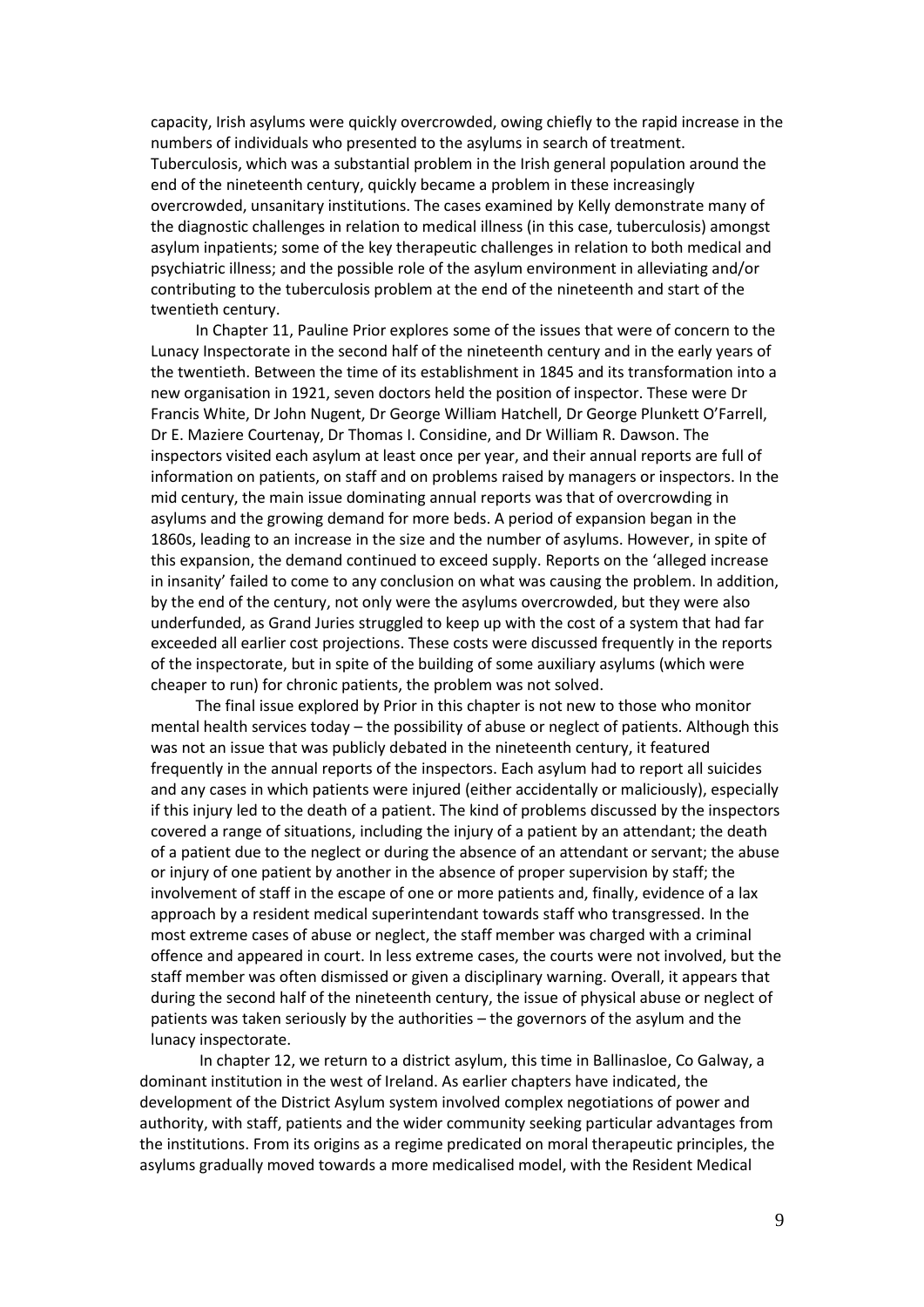Superintendent assuming a dominant role by the century's end. This chapter examines that process at the Connaught District Lunatic Asylum at Ballinasloe and focuses in particular on the experiences of two of that institution's physicians - Dr William Heise, the first such appointment (as the Visiting Physician) and Dr Robert Vicars Fletcher , who as the second Resident Medical Superintendent at Ballinasloe had a highly developed sense of the primacy of professional medical care. Their experiences are reflective of many others in the system throughout Ireland and illustrate the manner in which the asylums moved from a paternalistic, philanthropic model of care and containment, directed by the lay Boards of Governors, to scientific, medical institutions that depended on the acquisition of empirically based university training and which relegated non-specialists to predominantly administrative roles.

We end this section of the book with some extracts from official documents, such as asylum reports and Privy Council Rules, which reflect official thinking about the care and containment of people with mental disorders in nineteenth century Ireland, and some extracts from articles written by Irish psychiatrists in the *Journal of Mental Science*. These articles reflect some of the medical thinking of the time on issues such as the causes of mental illness (discussed in relation to General Paralysis) and on the reasons for the ever growing demand for more asylum places . The question asked in this last article continued to be asked right up to the late twentieth century – do the Irish have a higher incidence of mental illness than other ethnic groups?

Part Three of the book focuses on some general trends in mental health services in the past two centuries. In Chapter 14, Damien Brennan applies a sociological analysis to a study of the rise and fall in patient numbers in asylums/psychiatric hospitals in Ireland over the past two hundred years. While inpatient numbers may reflect an increase or decrease in mental disorders in the Irish population, Brennan asks us to look for other explanations for this pattern of service use. Building on evidence drawn from an original data-set, mapping the psychiatric in-patient population in Ireland from 1817 to 2000, he demonstrates that the Irish data reveals an overall trajectory of institutional residency that began at a low level in the early nineteenth century, increased rapidly between 1830 and 1890, continued to increase at a steady pace until 1956, and then began a steady decline that has continued until the present time.

While this is not an unusual pattern of asylum occupancy, the Irish case does not conform to established sociological theories or 'grand narratives' that seek to explain these patterns. These theories link asylum expansion and decline to classic trends in industrialisation. They also link asylum expansion to the involvement of private/commercial enterprise or of religious organisations in institutional ownership or management. However, the evidence presented here in relation to the Irish situation does not support any of these theories. In the light of this, Brennan suggests a new theoretical explanation, one that points to specific points of 'social conjuncture' at times of change in patterns of psychiatric bed occupancy. He identifies a number of core features that impacted on each point of social conjuncture - the political context; the relationship between church and state; the changing economic structures and social deprivation; the growth of professionalism; the impact of legal changes on systems of admission and discharge; changes in categorisation and diagnostic criteria; international developments in mental health care; and, finally, family dynamics. He argues that these points of 'social conjuncture' are seminal in understanding the shaping and reshaping of a social tendency to institutionalise people with mental illnesses in Ireland. Whether or not you agree with this new theoretical approach to understanding psychiatric institutionalisation in Ireland, the discussion will give you food for thought.

In the final chapter of the book, Pauline Prior gives a brief overview of legal changes which have formed the basis for the delivery of mental health services on the island of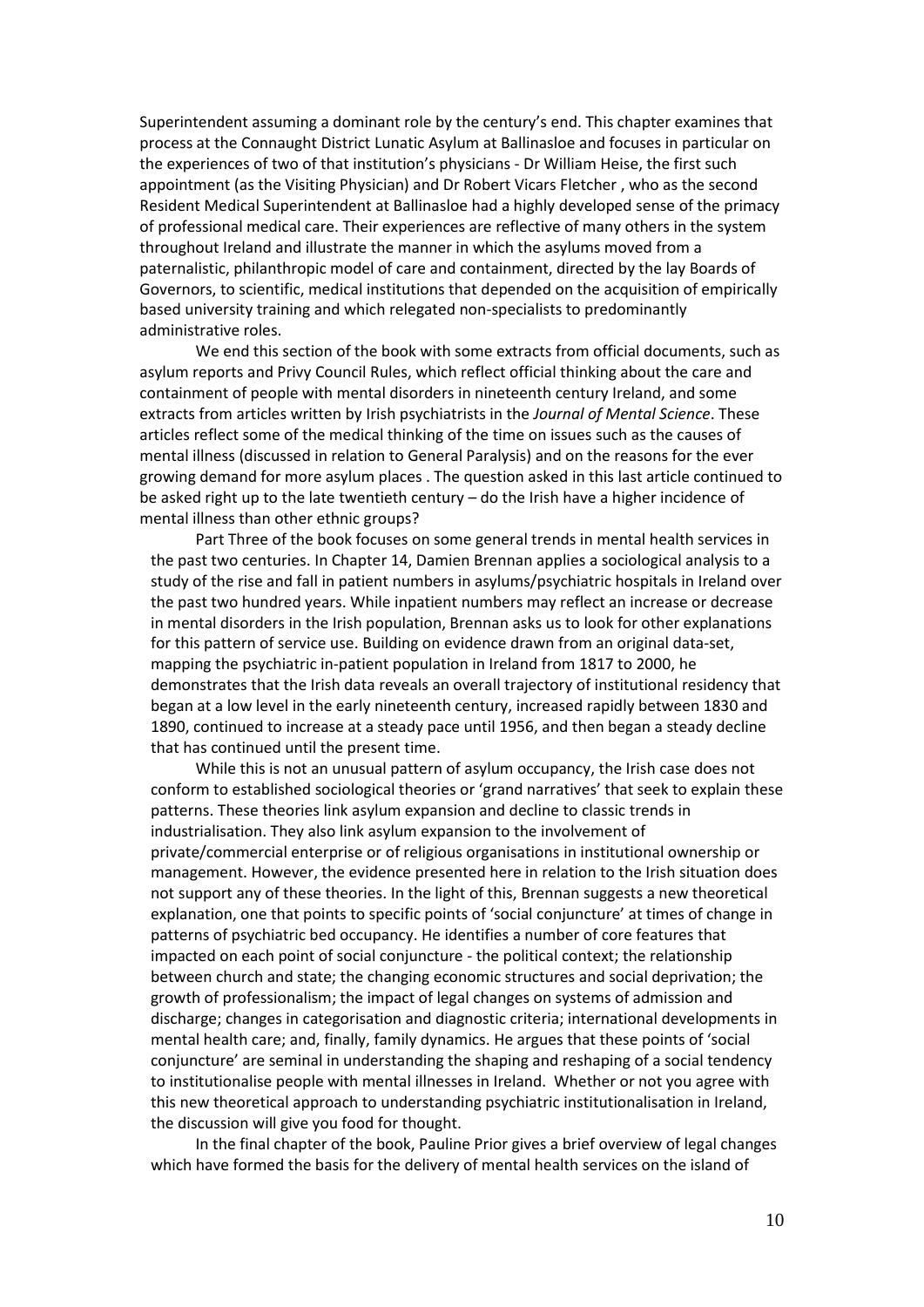Ireland from 1800 to 2010. Having come from the same position in the nineteenth century, mental health services and the legal basis for these services diverged in 1921, as Northern Ireland became part of the United Kingdom, with similar but not identical health policies, while the Republic of Ireland followed its own path. The legal basis for the provision of the first publicly funded mental health service in Ireland was laid in the early nineteenth century, with Lunacy Acts in 1817 (57 Geo. 3 c. 106), in 1821 (1 & 2 Geo. 4 c. 33) and in 1826 (7 Geo. 4 c. 14). These Acts gave power to Grand Juries to build and maintain a network of district asylums throughout the country. They also outlined the procedures for admission and discharge from these asylums - of people who were 'of unsound mind'. These laws also aimed to protect people from unlawful confinement and from financial exploitation by unscrupulous relatives. Within a few years, there were not enough asylum places for those seeking admission, leading to the introduction of legislation for 'dangerous lunatics' in 1838 (1 Vic. c. 27) and 1867 (30 & 31 Vic. c. 118), which allowed for the direct admission of those deemed to be 'dangerous lunatics' to prison, while waiting for places in an asylum. As discussed earlier, this served to increase the number of admissions and to link dangerous behaviour with mental disorder.

In the twentieth century, the focus of the law changed, from confinement to treatment, with the Mental Treatment Acts/Orders in Council of 1932, 1948, 1961, and 1986 in Northern Ireland, and the Mental Treatment Act of 1945 in the Republic of Ireland. These laws emphasised the need to facilitate access to treatment for someone with a mental illness. In order to do this, some of the legalistic restrictions contained in the laws of the previous century disappeared. Voluntary rather than compulsory admission to psychiatric hospital became the norm, as mental health services became more integrated into general health systems in both parts of Ireland. With developments in medical science, outpatient and community based treatment became real possibilities in the mid century. These developments were reflected in the debates that took place every time the laws were reviewed. Though many efforts were made to initiate change in the law in the Republic of Ireland, the rate of progress was much slower than in Northern Ireland. As the end of the century approached, new problems were emerging that were not adequately covered by the existing legislation in either part of Ireland - the Mental Health (NI) Order 1986 and the Mental Treatment Act 1945 in the Republic of Ireland. For example, the human rights lobby argued that patients and potential patients were not well protected; psychiatrists proposed the introduction of community service orders (i.e. powers to compel an individual to take medication at home); and the dementia lobby highlighted the need for protection for people who had lost capacity, but who were not covered by mental health laws. In the Republic of Ireland, the Mental Health Act 2001 and the Mental Capacity Bill 2009, provided legal guidance on some but not all of these issues. In Northern Ireland, the recommendations of the Bamford Review of mental health and learning disability services, which worked from 2002 to 2007, have not yet been translated into law. However, it is hoped that the next round of legislation in Northern Ireland will incorporate their recommendations, ensuring a much higher level of legal protection for people who are mentally ill or who have lost capacity, while not hindering access to services.

1

<sup>1</sup> *Report of the Select Committee on the Lunatic Poor in Ireland*, *with Evidence.* Evidence, p. 14, given on 7/6/1817. HC 1817 (430) viii, 33. (Hereafter, *Select Committee 1817*).

 $<sup>2</sup>$  Ibid.</sup>

 $3$  Ibid.

<sup>4</sup> *Select Committee 1817*. Appendix to Evidence, p. 33.

<sup>5</sup> *Select Committee 1817*, Evidence, p. 10, given on 25/3/1817.

 $<sup>6</sup>$  Ibid.</sup>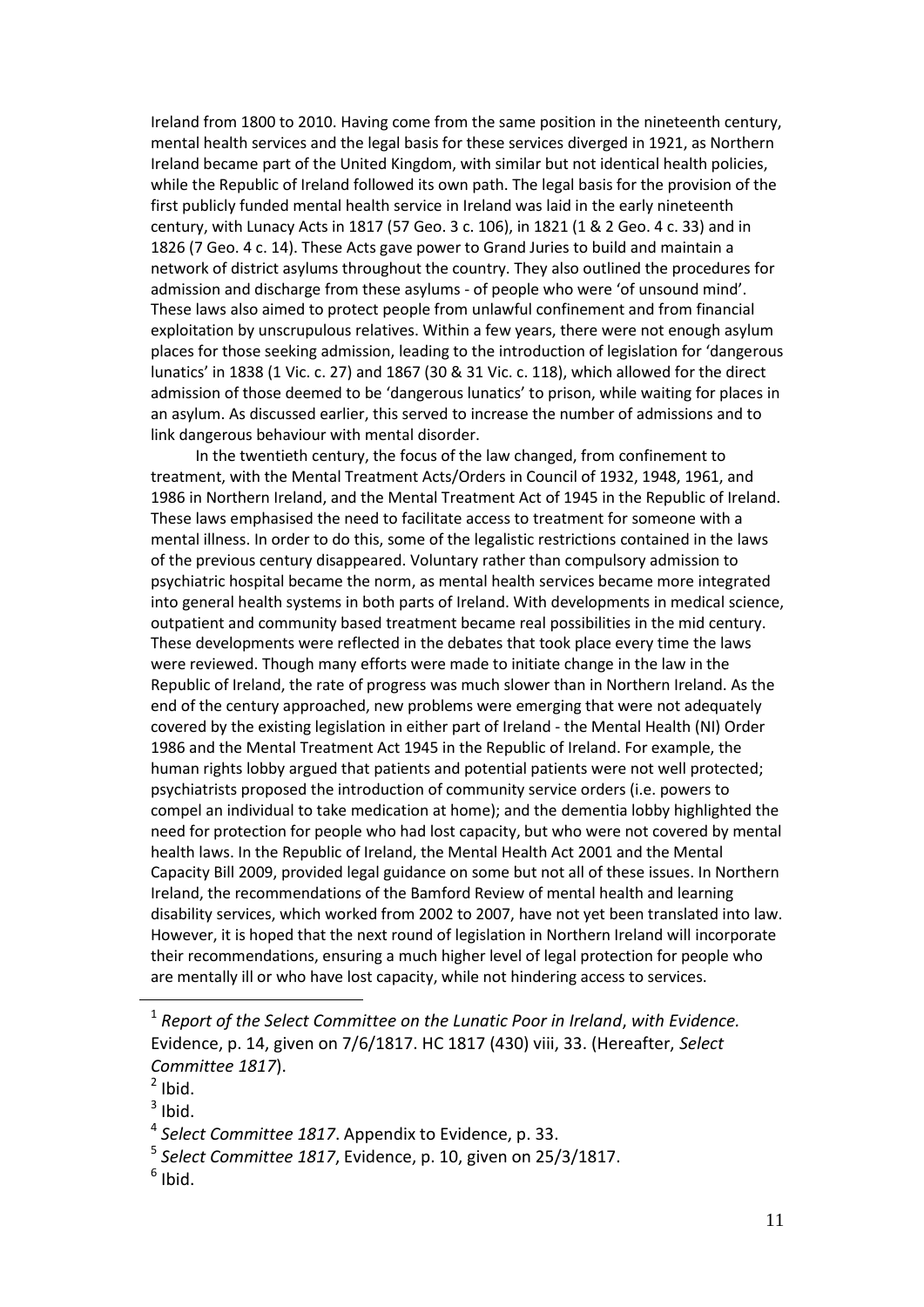<sup>7</sup> Mark Finnane, *Insanity and the Insane in Post-Famine Ireland* (London: Croom Helm, 1981), Table A, p. 227; Williamson, 'The beginnings of state care for the mentally ill in Ireland', *Economic and Social Review,* 10.1 (January 1970): pp. 281- 90.

<sup>8</sup> Report of the Commissioners of Inquiry into the state of Lunatic Asylums and other *institutions for the custody and treatment of the insane in Ireland*. *Part 1: Report; Part 2: Evidence and documents*. HC 1857-8 [2436] xxvii.1. (Hereafter, *Inquiry on Lunatic Asylums 1857*).

9 *Inquiry on Lunatic Asylums 1857*, Part 1, Report, p. 2.  $10$  Ibid.

<sup>11</sup> *Inquiry on Lunatic Asylums 1857*, Part 1, Report, p. 13.

 $12$  Ibid.

<u>.</u>

<sup>13</sup> *Inquiry on Lunatic Asylums 1857*, Part 1, Report, p. 14.

<sup>14</sup> *Inquiry on Lunatic Asylums 1857*, Part 1, Report, p. 16.

<sup>15</sup> *Inquiry on Lunatic Asylums 1857*, Part 1, Report, p. 17.

<sup>16</sup> Finnane, *Insanity and the Insane*, Table A, p. 227.

<sup>17</sup> *Inquiry on Lunatic Asylums 1857*, Part 1, Report, pp. 33-39 and Appendix 1, p. 126.

<sup>18</sup> For a history of St Patrick's Hospital, see Elizabeth Malcolm, *Swift's Hospital*  (Dublin: Gill and Macmillan, 1989).

<sup>19</sup> See William Parry Jones, *The Trade in Lunacy* (London: Routledge and Kegan Paul, 1972); Inquiry on Lunatic Asylums 1857, Part 1, Appendix 1, p. 12

 $20$  Mark Finnane, 'Irish psychiatry, Part 1: The formation of a profession', pp. 306-13, in G. E. Berrios and H. Freeman (eds.), *150 Years of British Psychiatry 1841-1991* (London: Gaskell, 1991); David Healy, 'Irish psychiatry, part 2: Use of the Medico-Psychological Association by its Irish members – plus ca change!', pp. 314-20, in Berrios and Freeman, *150 Years of British Psychiatry.*

 $21$  See one example at the Central Criminal Asylum, Dundrum, in Pauline M. Prior, *Madness and Murder: Gender, crime and mental disorder in nineteenth century Ireland* (Dublin: Irish Academic Press, 2008), pp. 69-75.

<sup>22</sup> Department of Health, *The Psychiatric Services – Planning for the Future* (Dublin: Stationary Office, 1984), p. xi.

<sup>23</sup> Department of Health and Children, *A Vision for Change – Report of the Expert Group on Mental Health Policy* (Dublin: Stationary Office, 2006), p. 54.

<sup>24</sup> Department of Health and Children, *A Vision for Change*, Table 6.1, p. 55.

<sup>25</sup> Finnane, *Insanity and the Insane;* Malcolm, *Swift's Hospital*; Kelly, B.D. 'Structural Violence and Schizophrenia', *Social Science and Medicine,* 61 (2005), pp. 721-30.

Kelly, B.D. 'The Power Gap: Freedom, Power and Mental Illness', *Social Science and Medicine,* 63 (2006), pp. 2118-28: Prior, *Madness and Murder;* Joseph Robins, *Fools and Mad: A History of the insane in Ireland* (Dublin: Institute of Public Administration, 1986): Williamson, 'The beginnings of state care'.

<sup>26</sup> Erving Goffman, *Asylums: Essays on the Social Situation of Mental Patients and other Inmates* (New York: Anchor Books, 1961).

 $27$  David Wright, 'Getting out of the Asylum: Understanding the Confinement of the Insane in the nineteenth Century', *Social History of Medicine*, 10:1 (1997), p. 150.